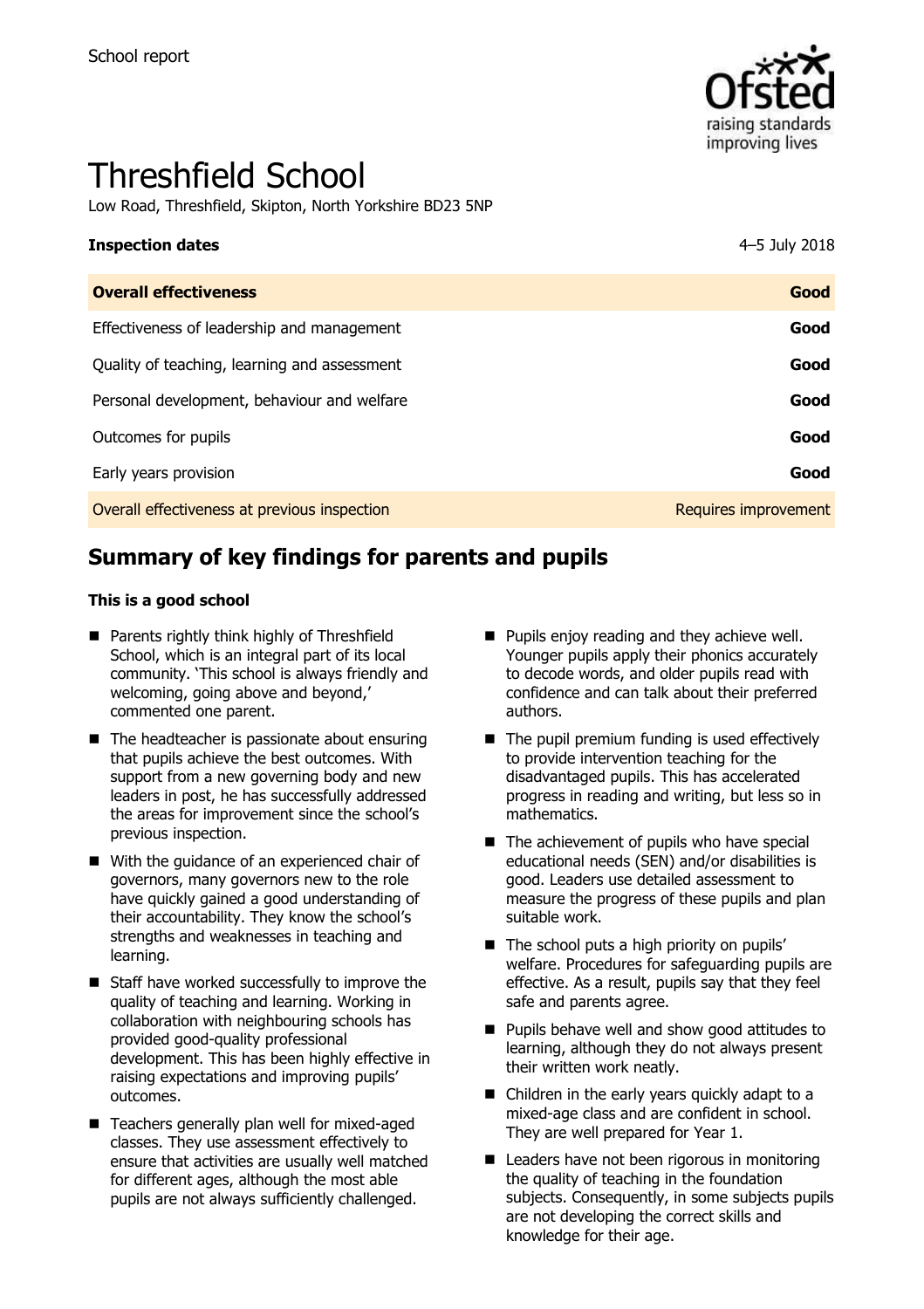

# **Full report**

## **What does the school need to do to improve further?**

- Improve the quality of teaching to further raise pupils' attainment by:
	- having high expectations of what the most able pupils can achieve
	- accelerating the progress of the disadvantaged pupils, particularly in mathematics
	- consistently applying the school's marking policy to provide pupils with guidance to improve their writing
	- ensuring that pupils' written work is tidy and well presented.
- **IMPROVE leadership and management by:** 
	- developing the skills and expertise of new subject leaders
	- monitoring the school's curriculum so that the skills and knowledge are developed across year groups
	- ensuring that the headteacher's report provides governors with comprehensive information with which to hold the school to account.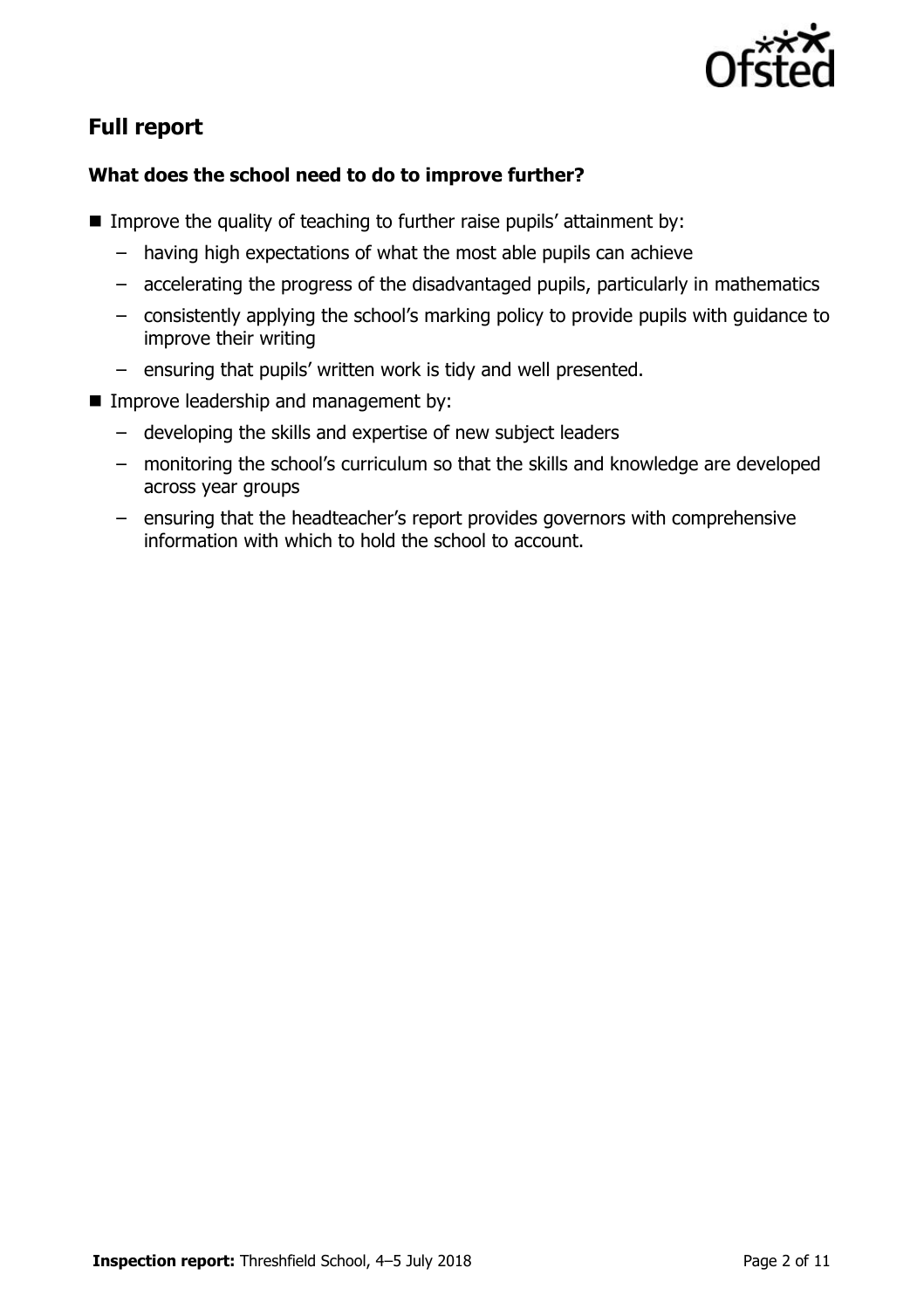

## **Inspection judgements**

#### **Effectiveness of leadership and management Good**

- The headteacher has created a culture where staff are dedicated to improving their practice. There have been recent changes in staffing and subject leaders, and this has resulted in the headteacher spending a high percentage of his time teaching. Despite the challenges of recruitment in this small rural school, the headteacher has successfully held things together during a difficult time, relentlessly continuing the school's successful journey to improvement.
- $\blacksquare$  The school has been well supported by the local education authority, which has challenged the school on a regular and frequent basis. It has brokered support and professional development to improve the capacity of leaders. This has had a significant impact on improving the effectiveness of the governing body. This, in addition to partnership working with other schools, has improved the quality of teaching and learning.
- The headteacher has a sound understanding of the school's effectiveness and provides information to various governor committees. However, recently, when the headteacher has had a significant teaching commitment, reports to the full governing body have been scant and lacking in detail to ensure that governors are fully holding the school to account.
- Regular monitoring and evaluation of teaching in English and mathematics have ensured that lessons are well planned and staff are skilled in teaching these subjects. Assessment in these subjects is used effectively to track pupils' progress and ensure that they achieve well. Some leaders are still getting to grips with their new role and key stages of the school with which they are less familiar.
- Leaders have been less vigilant in ensuring that foundation subjects such as history and geography are monitored and evaluated with the same rigour. Assessment across the foundation subjects has not been formally introduced. There is yet to be an accurate match of what is being taught in lessons, what pupils need to learn and what needs to be assessed by teachers.
- The school has highly effective relationships with parents and the local community. All parents who responded to the Ofsted questionnaire, Parent View, would recommend the school to others.
- The leadership of SEN is highly effective, and leaders, as well as supporting pupils throughout the school, also support pupils in the enhanced provision with physical needs, many of whom have significant learning needs as well. The funding for this group of pupils is very well used and supplemented from the school's budget to ensure that these pupils are well integrated into the school, and that their academic progress remains a high priority.
- The school has put in place a structure for teaching a broad range of topics to pupils in mixed-age classes. These are enhanced by visits, for example to the local village festival, as well as residential trips for the older pupils to Buckden House. Special days, such as Number day and Poetry day, and participation in a range of small business enterprises, for example preparing and selling fruit and vegetable boxes to parents,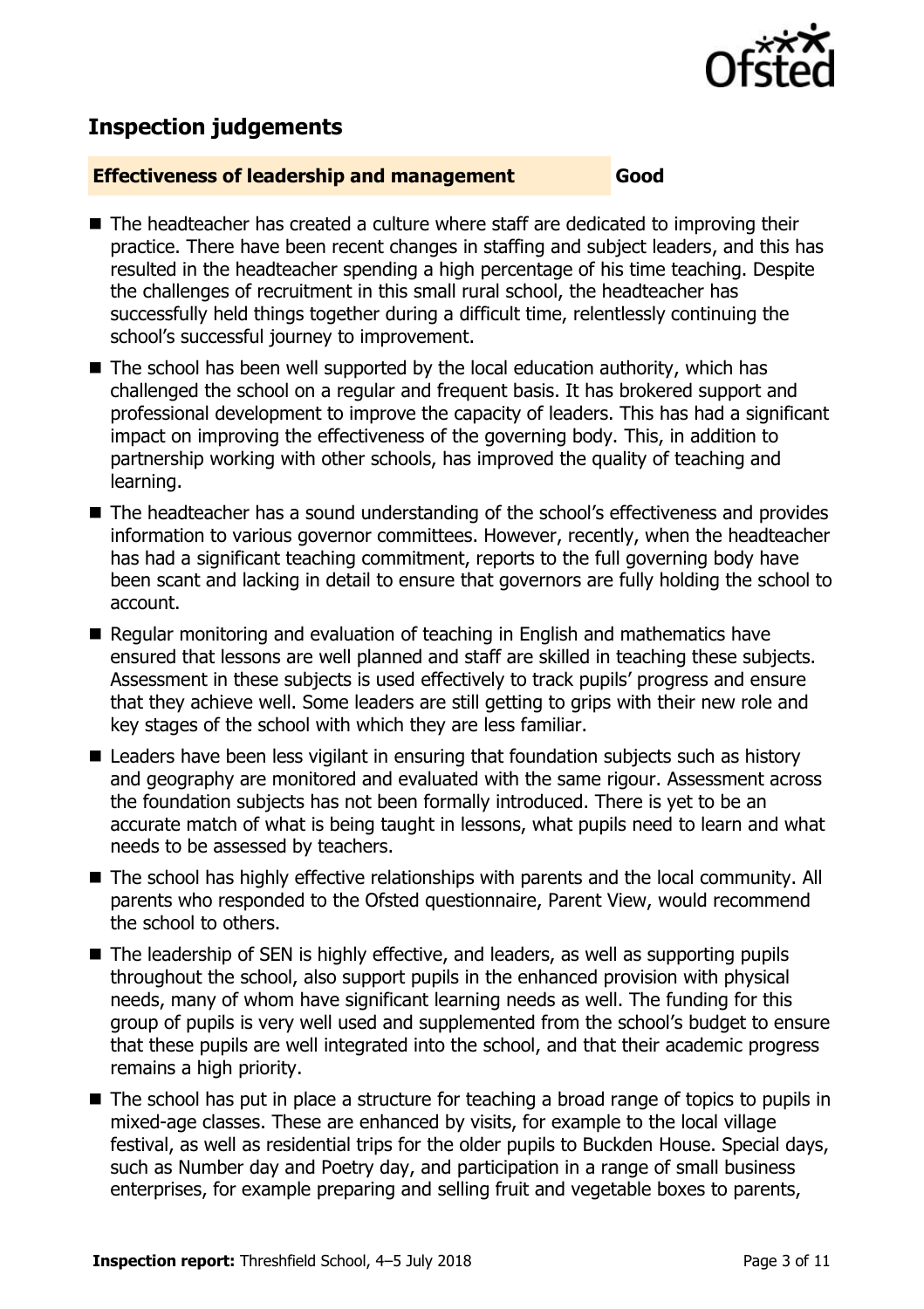

help 'bring the curriculum alive' for pupils.

- The promotion of pupils' spiritual, moral, social and cultural development is good. The school is quick to respond to events and provide good guidance to pupils on current issues. During the inspection, Years 5 and 6 participated in a workshop addressing prejudice about the lesbian, gay, bisexual and transgender (LGBT) community. Pupils show respect for people from all backgrounds and faiths and have a good understanding of fundamental British values.
- A small number of pupils are eligible for support through the pupil premium and they are well supported by the school's use of this grant to improve their rates of attendance. The school provides extra teaching and programmes of support for disadvantaged pupils to successfully accelerate their progress, particularly in reading and writing.
- The primary physical education and sports funding has been used effectively and monitored to ensure that teachers are well trained to deliver good-quality physical education lessons. Pupils of all ages can participate in sports and represent the school in competitions.

### **Governance of the school**

- Governance is effective.
- Following the school's previous inspection, the local authority has provided support through a national leader for governance to develop the expertise of the governing body. Governors are enthusiastic about their role and have a strong commitment to the school, ensuring that it continues its road to further improvement. They hold senior leaders to account and effectively challenge the headteacher.
- Governors have a good understanding of the quality of teaching across the school and they monitor the school's work through regular focused visits. They have restructured the way that they work so that they evaluate the effectiveness of the key issues in the school's improvement plan.
- Governors scrutinise the use of the pupil premium funding effectively, to ensure that disadvantaged pupils achieve well.
- Governors understand that pupils' achievement should be the focus when awarding pay increases for teachers and the headteacher. They ensure the process for reviewing the headteacher's performance is adhered to.
- Governors are fully conversant with their statutory duties for safeguarding and ensuring that staff are recruited with careful consideration.

## **Safeguarding**

- $\blacksquare$  The arrangements for safeguarding are effective.
- The school has created a safe culture to take care of its pupils and are vigilant in checking up that procedures are implemented to protect pupils. All staff understand their obligations for safeguarding, and this is emphasised throughout the school's work, as well as in lessons.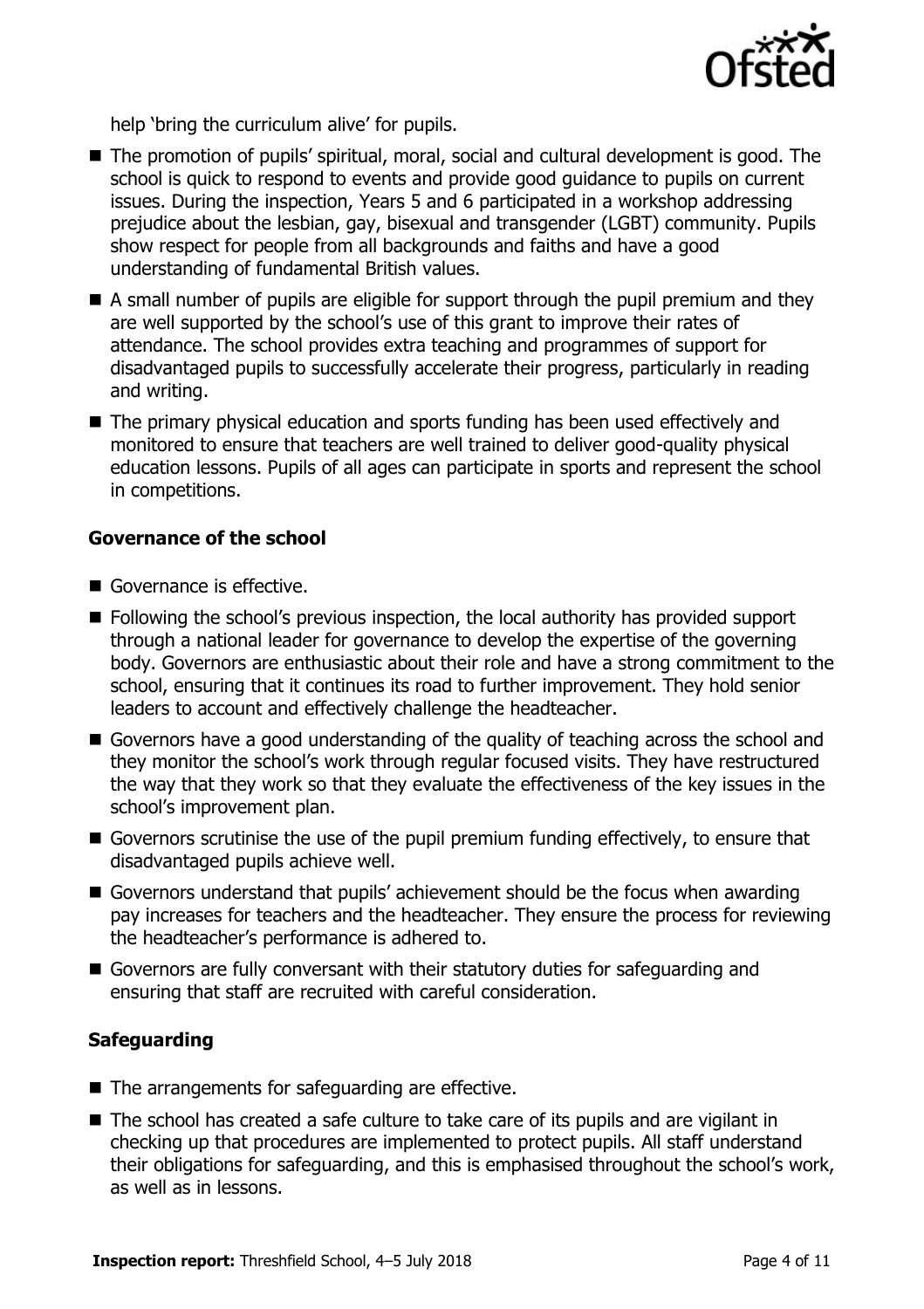

- **Pupils say that they feel safe and talk about how they trust the adults in school who** look after them. All parents who responded to Ofsted's online questionnaire, Parent View, agree that the school looks after their children well and that this results in their child feeling safe in school. The school conducts a range of risk assessments to keep pupils and staff safe.
- All members of staff are checked for their suitability to work with children. Accurate and up-to-date records of these checks are maintained.
- Leaders, teachers and other staff are aware of the school's procedures for safeguarding. They take appropriate action when necessary. They liaise with outside agencies when they have a concern and they work hard to support families in need.

## **Quality of teaching, learning and assessment Good**

- The quality of teaching, learning and assessment is good. Teachers have high expectations for pupils' behaviour and conduct. They establish a productive working atmosphere and there are good relationships between staff and pupils and between pupils. This means that time in lessons is spent on learning, and this is reflected in pupils' good attitudes in lessons.
- Teachers have developed good strategies for planning and teaching mixed-age classes. They use assessment well to pitch work at the right level, and this ensures that the learning needs of pupils are mostly well met.
- Sometimes teachers do not have sufficiently high expectations of what the most able pupils could achieve. For example, it is not always clear to pupils what they need to do to reach even higher levels, particularly in writing. Not all teachers adhere to the school's marking policy or provide further guidance to pupils on how they might achieve a higher standard.
- The teaching of reading is good. The teaching of phonics is effective and young pupils quickly learn to decode words and develop the early skills of reading. Pupils have opportunities to choose a range of books from the classroom. They also enjoy their own reading books, some of which they bring from home. Older pupils review what they have read, and this is monitored by the class teacher to ensure that they read a range of genres and make good progress.
- The quality of teaching mathematics has ensured that pupils are proficient in using and applying the basic mathematical skills. They are expected to share their mathematical reasoning to explain their solutions to problems. The most able pupils are now benefiting from more challenging mathematics work, but there are still too few opportunities for them to investigate mathematical problems which would help them develop mastery of the subject.
- $\blacksquare$  The improvements in the teaching of writing mean that pupils now enjoy writing, and this is evident from their lively use of language in their written work. Teachers' styles and techniques are well suited to the way pupils learn skills in writing across a range of genres.
- Writing lessons are clearly structured to provide good building blocks for pupils to write well and apply these skills across other subjects in the curriculum. Towards the end of the year there has been a marked deterioration in the presentation of written work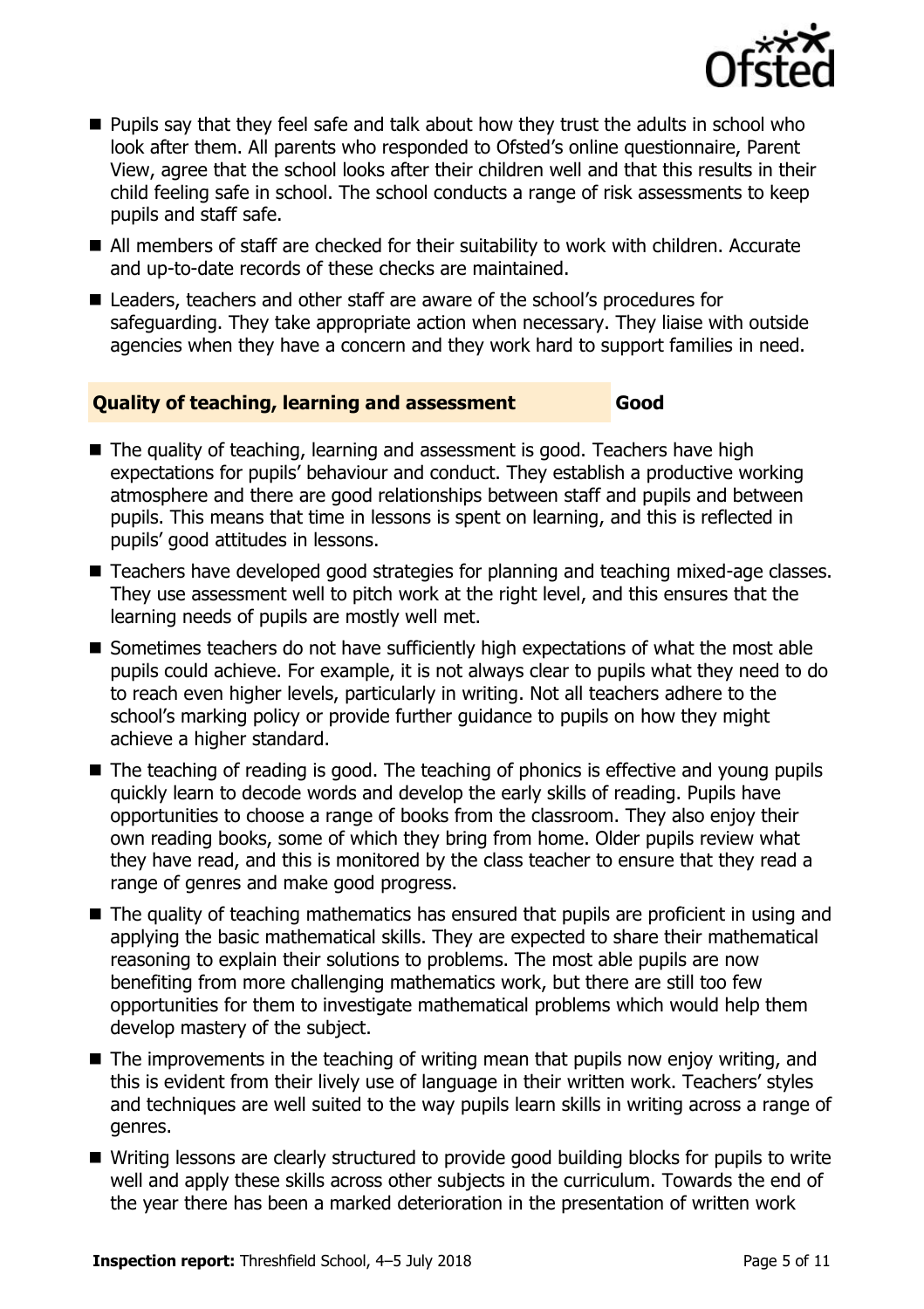

across the school, which has not been addressed by teachers.

- Teachers' subject knowledge in English, mathematics and science is good. However, insufficient focus on the teaching of the foundation subjects means that teachers are not always well equipped to teach pupils the skills that they need to understand a subject in depth. As a result, pupils' achievement in subjects such as geography and history is inconsistent across the school.
- The pupils who have SEN and/or disabilities are sometimes supported by a teaching assistant and are well supported by an individual learning programme. This support enables them to access the curriculum and achieve well alongside their peers.

#### **Personal development, behaviour and welfare Good**

#### **Personal development and welfare**

- The school's work to promote pupils' personal development and welfare is good.
- The school is an integral part of the local community, and the needs of pupils and families are well known and support is provided where necessary.
- **Pupils know how to keep themselves safe in a variety of situations. Pupils understand** how to manage risk. They understand the risks of using the internet and social media.
- **Pupils have a good understanding of bullying, including bullying related to race and** gender. All parents who responded to Parent View are confident that their children are well looked after and that bullying is dealt with well by the school. Pupils respect the school rules and know there are consequences to bad behaviour.
- The school's ethos promotes tolerance and understanding of differences. Pupils have a good understanding of British values, which prepares them well for life in modern Britain.

#### **Behaviour**

- The behaviour of pupils is good.
- All parents who responded to the inspection survey agree that pupils' behaviour is good. Pupils have positive attitudes to learning, they work independently and are keen to do well. They embrace responsibility, for example on the school council or through mini enterprises working with local businesses.
- **Pupils are proud of their school. They are courteous, well mannered and confident to** engage in conversation. They listen well to adults and their peers and show respect for the views of others. They play cooperatively in the playground and move around the school in an orderly way.
- **Pupils arrive in school promptly and their attendance is broadly in line with the national** average. The school's support for those pupils who had previously been persistently absent has improved their attendance.

#### **Outcomes for pupils Good**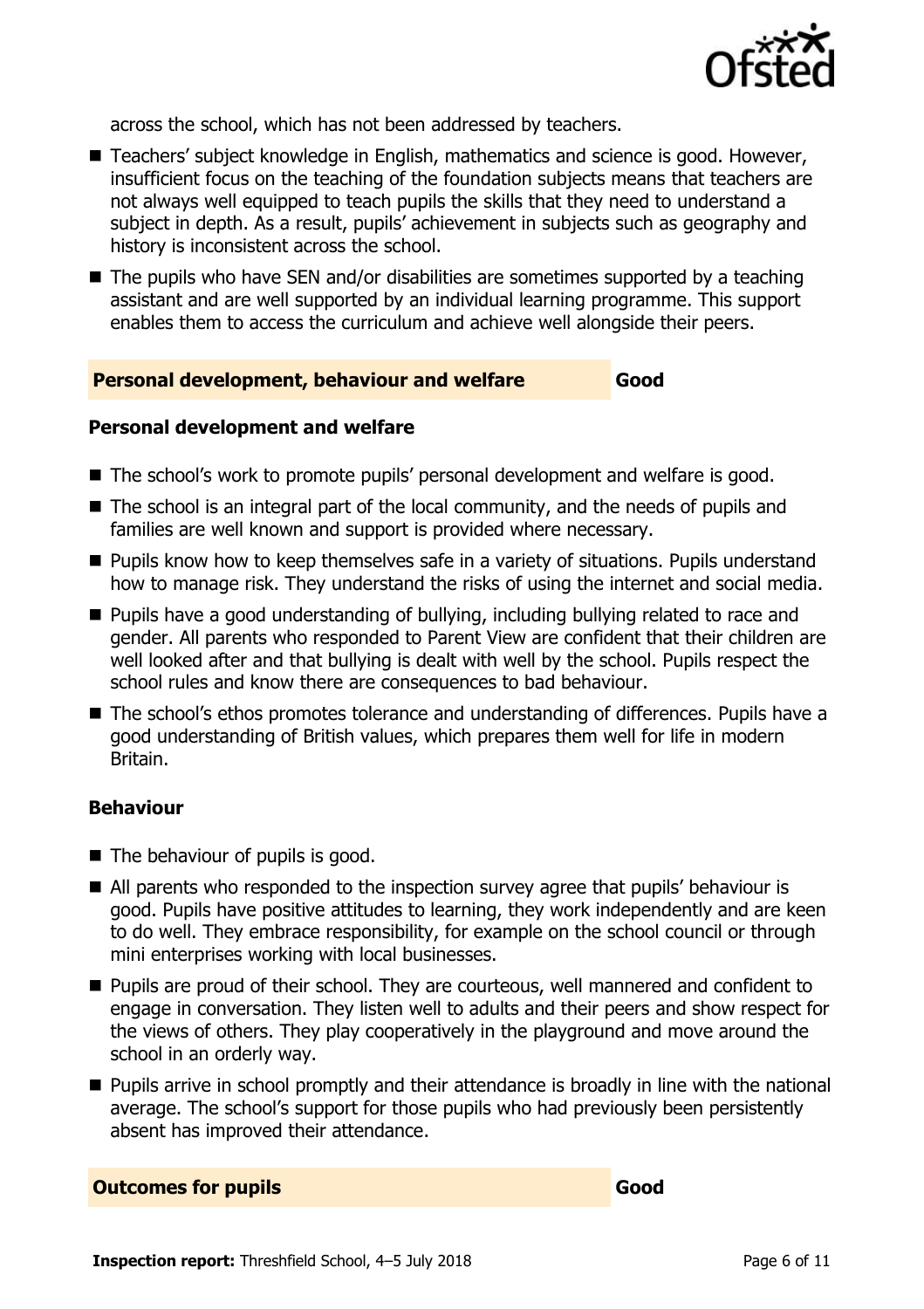

- Throughout the school, the rate of pupils' progress in reading, writing and mathematics has improved and is now good. The small number of pupils in each year group means that each pupil's performance has a marked impact on the school's overall figures.
- The proportion of pupils achieving expected levels at the end of key stage 1 is above the national average, but too few exceed this. Pupils make good progress from key stage 1 to the end of key stage 2 and attain above the national average in reading, writing and mathematics. However, achievement of the most able pupils has been more variable.
- **Pupils' writing in English shows that they are confident writers who can apply the use** of adventurous vocabulary and write appropriately for an audience. They are now applying the skills that they have learned in these lessons when they write in other subjects.
- Spelling is usually accurate and where it is not pupils apply their phonics skills. Pupils have a good understanding of grammatical conventions and apply these appropriately for the genre that they are writing. Handwriting is legible and pupils are joining their letters in key stage 1. However, much of pupils' most recent written work is untidy.
- Improvements in the teaching of mathematics now mean that the majority of pupils in key stage 1 and key stage 2 are achieving well in this subject. They can apply their understanding of number to a range of mathematical word problems and explain their reasoning both verbally and in writing. However, provision for the most able pupils does not always sufficiently challenge them to develop their mastery of the subject.
- $\blacksquare$  The teaching of phonics in the early years and Year 1 is good. Over the last two years, all pupils who had started in Year 1 reached the expected standard by the end of the year in the phonics screening check. Pupils of all ages clearly enjoy reading. The youngest pupils read with enthusiasm, tackling words using their phonics skills and anticipating what is coming next in a story.
- Older pupils read with confidence, sharing their opinion about the text and expressing preferences for authors or genres. They talk confidently about an author's style and can explain how they use some of these techniques in their own writing.
- The disadvantaged pupils make good progress in reading and writing. They express less enthusiasm for mathematics, and this is reflected in their weaker achievement in this subject.
- $\blacksquare$  The achievement of pupils who have SEN and/or disabilities is good because of the well-planned provision, quality of teaching and support from teaching assistants.
- As a result of specialist teaching in science, pupils' achievement in this subject is good. However, pupils' knowledge and skills in some of the foundation subjects such as geography and history are patchy. Many of the subjects are linked together so that they are more relevant to the experiences of the primary-aged pupil. While pupils enjoy the subjects that they learn, they do not always develop the skills that they need to study these subjects in sufficient depth.

#### **Early years provision Good Good**

■ Children enter the early years with skills and knowledge which are broadly typical for their age. They quickly adapt to a mixed-age class and are happy, motivated and ready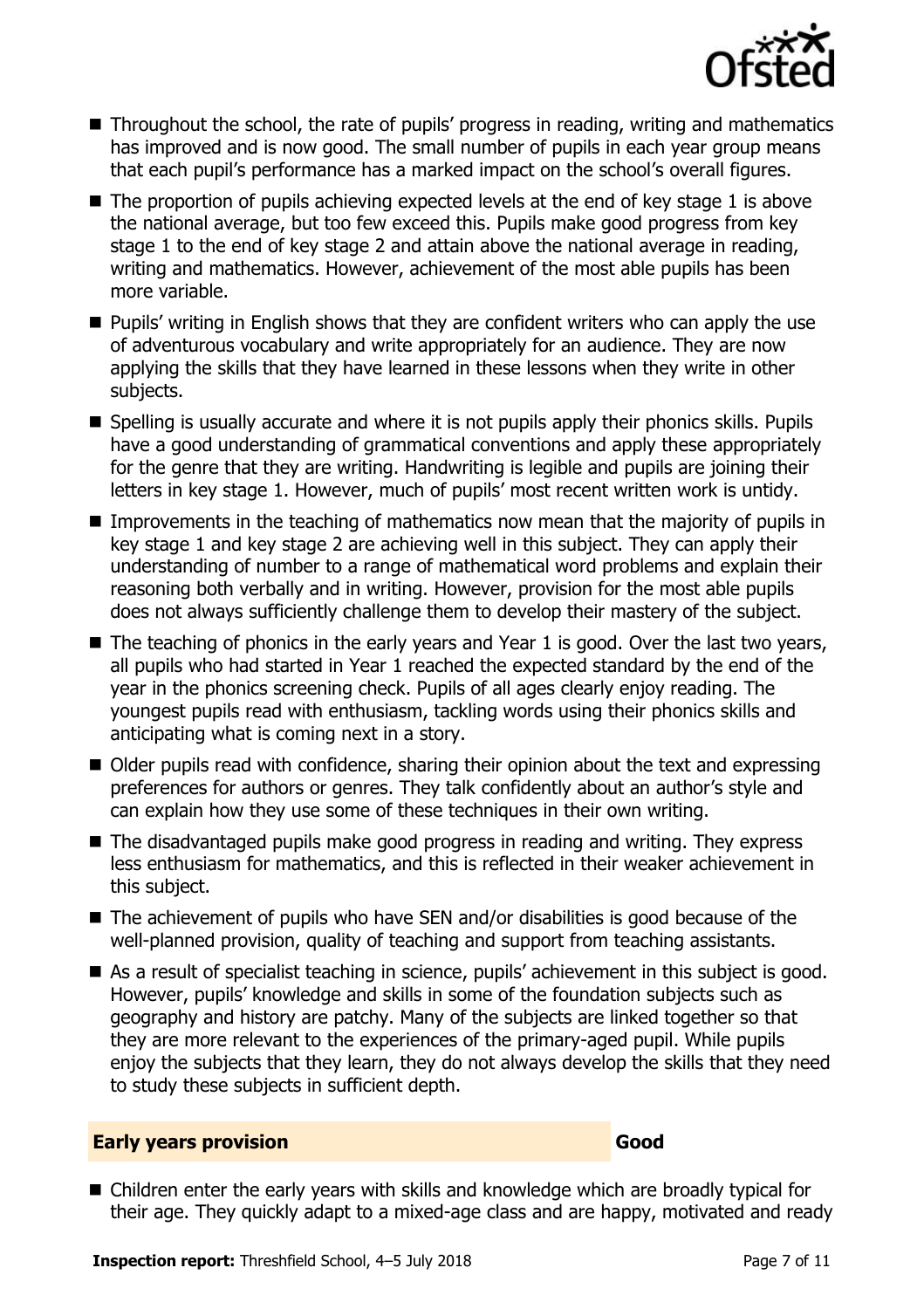

to learn. Children have good relationships with adults, as well as with each other. By the time they leave the Reception Year, a large majority reach a good level of development, and are well equipped for key stage 1.

- The teaching of phonics is good. Children learn the basic skills of reading and apply the sounds that they have learned to their spelling. During the inspection they made their own mini books based on the text 'Suddenly', which they had thoroughly enjoyed reading with the class teacher. They show good early writing skills when, for example, making menus for the café or writing simple poems.
- The teaching of mathematics is focused on acquiring early number skills, and children reliably count out articles, partitioning them into equal groups and accurately recording their results and, mostly, forming their numbers correctly.
- Children's behaviour is good, both in the classroom and the outside area. Learning from the classroom is taken outside, whenever possible, and pupils enjoy riding on the trikes and bikes, as well as checking up on the vegetables and flowers that they have planted in colours of the rainbow.
- Staff record children's achievements to plan next steps in learning. Parents contribute to their child's 'learning journey' before they start school by recording their children's achievements at home.
- The leader of the early years has only just taken up post and is developing her role and reviewing the transition arrangements for children. She ensures the welfare and safety of children. The school liaises with external agencies and specialists to support children with specific needs so that they are well integrated and able to participate fully in school life.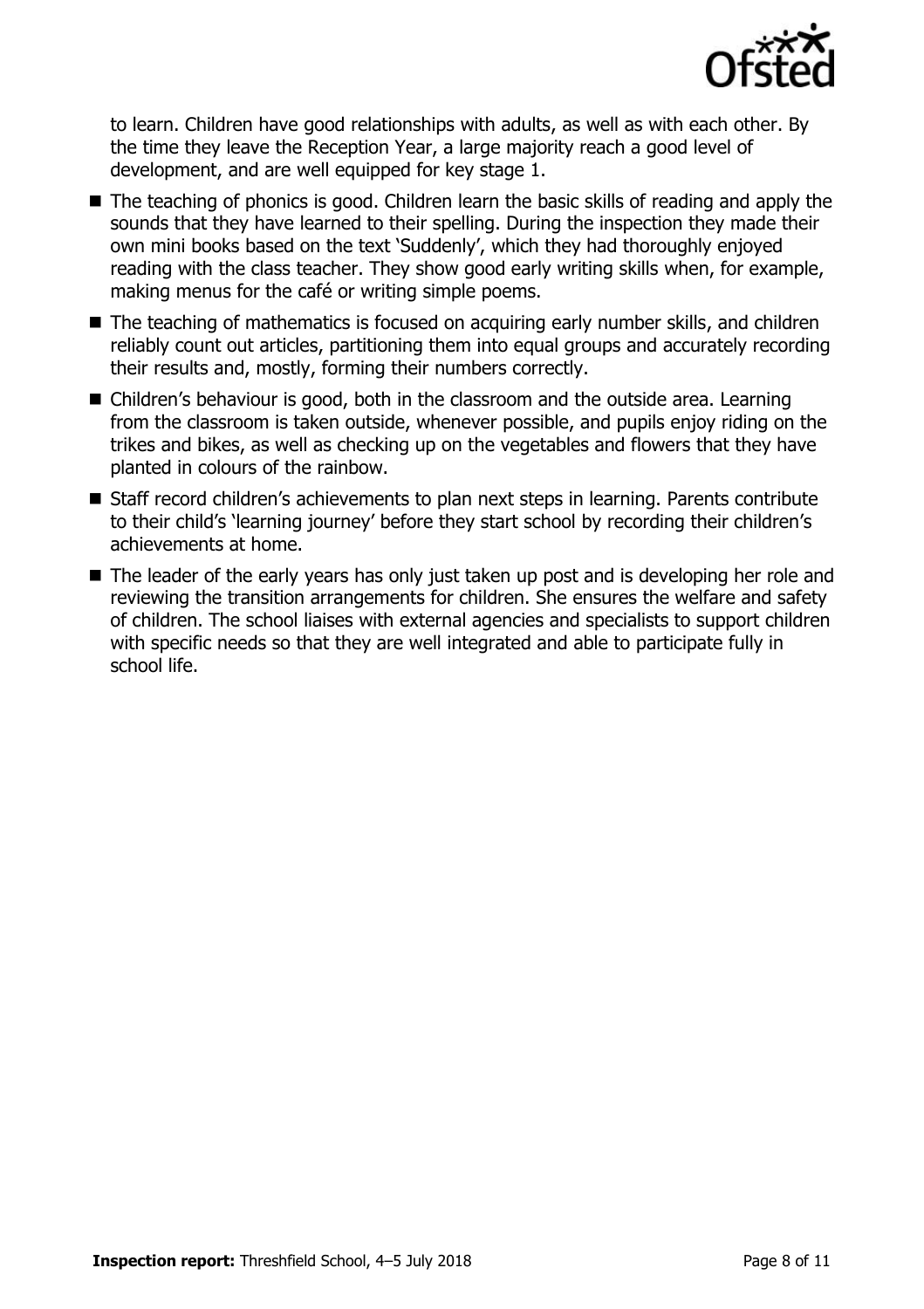

# **School details**

| Unique reference number | 121594          |
|-------------------------|-----------------|
| Local authority         | North Yorkshire |
| Inspection number       | 10048220        |

This inspection of the school was carried out under section 5 of the Education Act 2005.

| Type of school                      | Primary                          |
|-------------------------------------|----------------------------------|
| School category                     | Voluntary controlled             |
| Age range of pupils                 | 4 to 11                          |
| Gender of pupils                    | Mixed                            |
| Number of pupils on the school roll | 54                               |
| Appropriate authority               | The governing body               |
| Chair                               | <b>Peter Cannings</b>            |
| <b>Headteacher</b>                  | <b>Richard Cook</b>              |
| Telephone number                    | 01756 752 348                    |
| <b>Website</b>                      | www.threshfieldprimary.co.uk     |
| <b>Email address</b>                | admin@threshfield.n-yorks.sch.uk |
| Date of previous inspection         | 17-18 May 2016                   |

## **Information about this school**

- Threshfield Primary School is a much smaller-than-average primary school.
- The proportion of pupils eligible for free school meals is equivalent to the national average.
- The vast majority of pupils are of White British heritage, and there are very few pupils for whom English is an additional language.
- The proportion of disabled pupils, or those who have SEN and also have statements of need or education, health and care plans is above average.
- The school meets the government's current floor standards, which are the minimum expectations for attainment and progress in English and mathematics by the end of Year 6.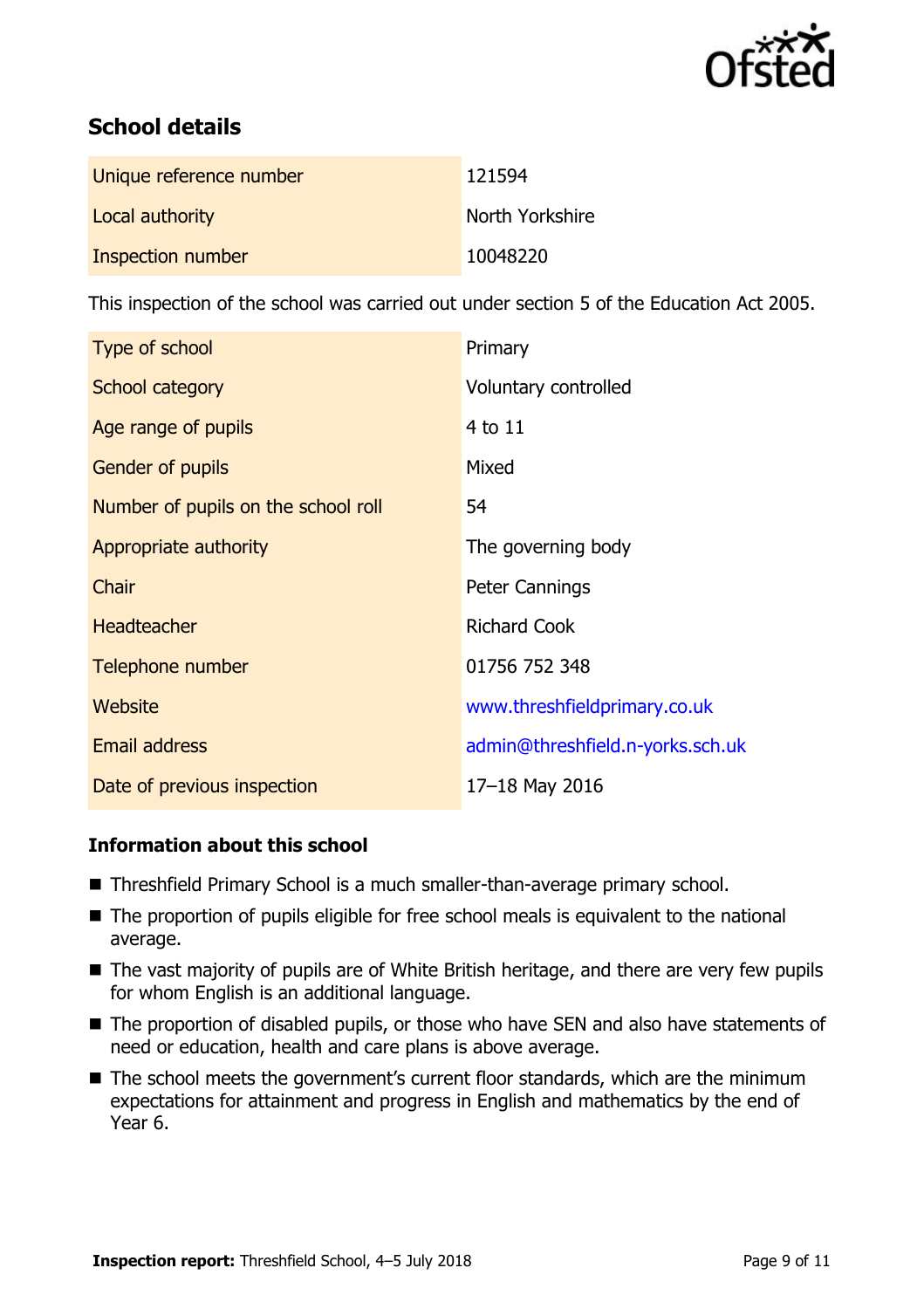

# **Information about this inspection**

- The inspector visited lessons in all classrooms, and some lessons together with the headteacher. In addition, the inspector observed small groups of pupils being taught.
- The inspectors scrutinised pupils' work and listened to pupils read. She spoke with pupils about their enjoyment of school and their opinions of behaviour and safety.
- Inspectors held discussions with staff and governors and took into account the seven responses from the staff survey.
- Inspectors considered a wide range of school documents. These included the school's self-evaluation report, development plan, behaviour and attendance records, governing body documents and documents relating to safeguarding and the monitoring of the quality of teaching and learning.
- Inspectors took into account the responses of those parents who submitted their views to the inspection team, as well as the 41 responses to Ofsted's online questionnaire, Parent View.

### **Inspection team**

Karen Heath, lead inspector **Calculate Control** Ofsted Inspector